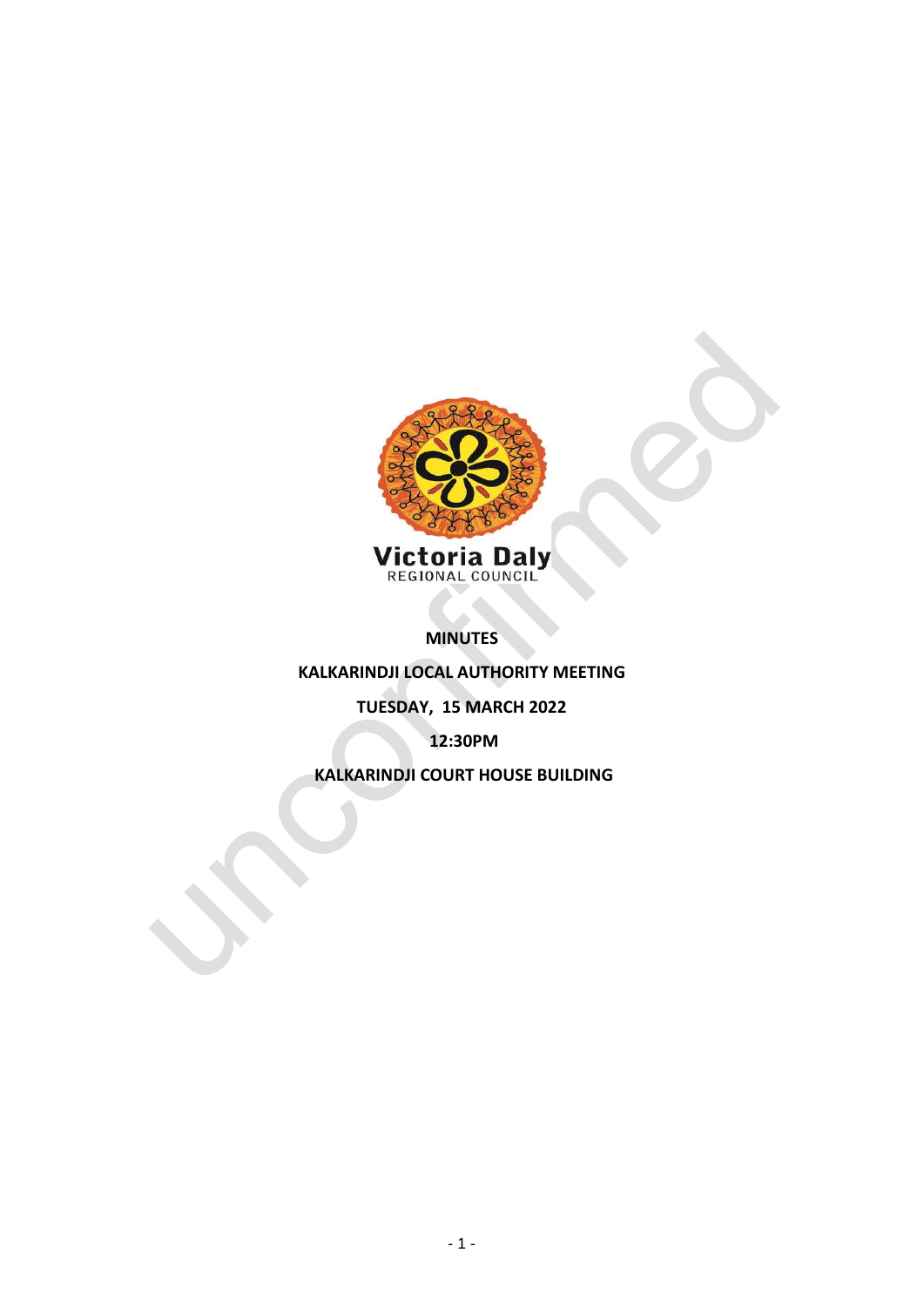

# **VICTORIA DALY REGIONAL COUNCIL DISCLAIMER**

No responsibility is implied or accepted by the Victoria Daly Regional Council for any act, omission or statement or intimation occurring during Council or committee meetings.

The Victoria Daly Regional Council disclaims any liability for any loss whatsoever and howsoever caused arising out of reliance by any person or legal entity on any such act, omission or statement or intimation occurring during Council or committee meetings.

Any person or legal entity who acts or fails to act in reliance upon any statement, act or omission made in a Council or committee meeting does so at that person's or legal entity's own risk.

In particular and without detracting in any way from the broad disclaimer above, in any discussion regarding any planning application or application for a licence, any statement or intimation of approval made by any member or officer of the Victoria Daly Regional Council during the Course of any meeting is not intended to be and is not taken as notice of approval from the Victoria Daly Regional Council.

The Victoria Daly Regional Council advises that anyone who has any application lodged with the Victoria Daly Regional Council shall obtain and should only rely on **WRITTEN CONFIRMATION** of the outcome of the application, and any conditions attaching to the decision made by the Victoria Daly Regional Council in respect of the application.

Russell Anderson **Chief Executive Officer**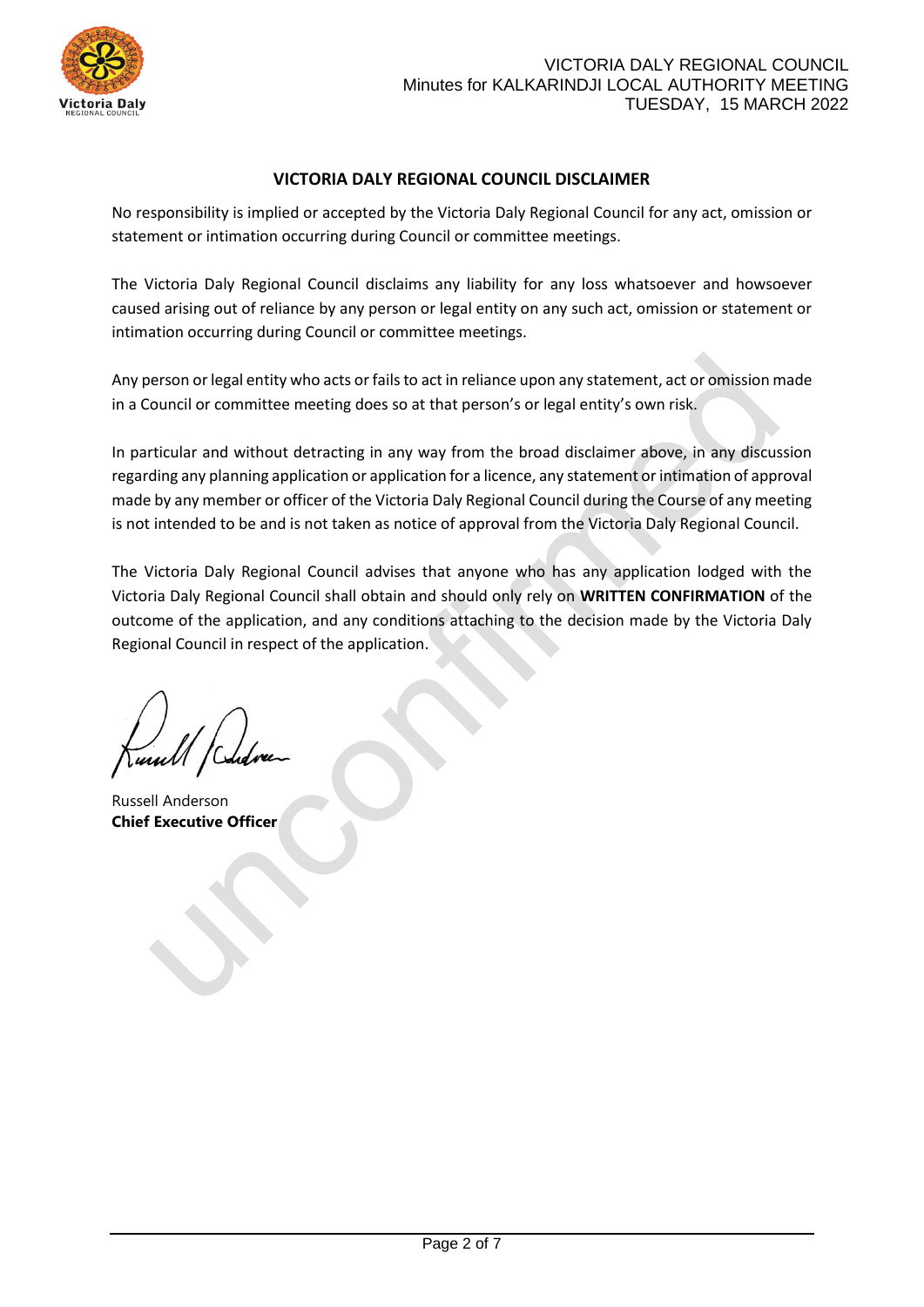

# **MINUTES**

### **KALKARINDJI LOCAL AUTHORITY MEETING**

# **TUESDAY, 15 MARCH 2022**

### **12:30PM**

### **KALKARINDJI COURT HOUSE BUILDING**

### **1 MEETING OPEN**

### **CEO Russell Anderson opened the meeting, the time being,12:36pm.**

### **2 WELCOME**

CEO welcomed all to the meeting.

### **3 ATTENDANCE AND APOLOGIES**

### **ATTENDANCE**

Councillor Georgina Macleod Anne Saunders Pansy Wardle Pamela Morris Leah Leaman (joined the meeting at 01:07pm)

### **APOLOGIES**

Simeon Long Selma Smiler

# **ABSENT**

NIL

# **VDRC STAFF**

**Chief Executive Officer Russell Anderson** Director of Operations Matthew Cheminant Manager of Executive Services Michelle Will (Minute taker)

### **4 DISCLOSURE OF INTEREST**

NIL

#### **5 RESIGNATIONS, TERMINATIONS AND NOMINATIONS**

- **5.1 Resignations - NIL**
- **5.2 Terminations – NIL**
- **5.3 Nominations - NIL**

### **Leah Leaman joined the meeting, the time being 1:07pm.**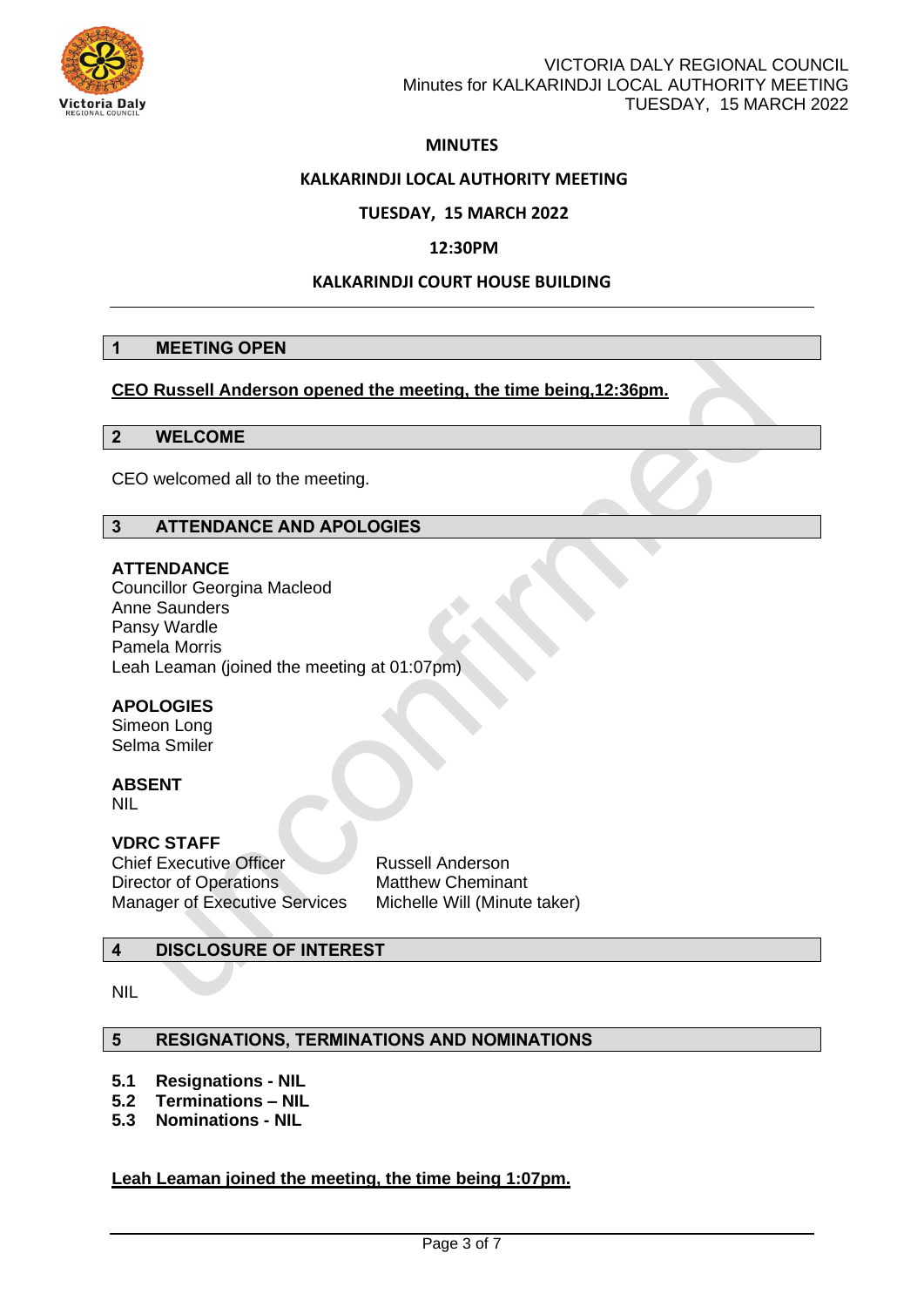

The CEO invited the Manager of Executive Services to conduct an induction presentation for the recently appointed members of the Kalkarindii – Daguragu Local Authority.

Documents tabled:

- VDRC Local Authority Information (presentation slides)
- Ministerial Guideline 1 Local Authorities
- Code of Conduct Schedule 1
- Breach of Code of Conduct Policy (LGP007)
- VDRC Local Authority Policy (LGP026)
- Local Authority Project Funding Guidelines
- R17 Local Authorities under the new Act July 2021
- R18 Sections on Local Authorities July 2021
- Victoria Daly Strategic Plan 2020-2024

# **ELECTING A CHAIRPERSON**

The CEO called for nominations to the position of Chairperson.

**Anne Saunders** was nominated by **Councillor Georgina Macleod**

**Leah Leaman** seconded the nomination for **Anne Saunders**

The nomination went uncontested

The CEO called for nominations to the position of Deputy Chairperson.

**Pansy Wardle** was nominated by **Anne Saunders**

### **Councillor Georgina Macleod** seconded the nomination of **Pansy Wardle**

The nomination went uncontested

# **11.1.1 Electing a Chairperson RESOLUTION:** 1. That the Kalkarindji Local Authority nominates a Chairperson for a period of twelve (12) months

- 2. That the Kalkarindji Daguragu Local Authority appoint Anne Saunders as Chairperson for a period of 12 months.
- 3. That the Kalkarindji Daguragu Local Authority appoint Pansy Wardle as Deputy Chairperson for a period of 12 months.

### **Carried: Unanimously**

# **CEO handed the meeting over to newly elected Chairperson, Anne Saunders.**

### **6 CALL FOR ITEMS OF GENERAL BUSINESS**

NIL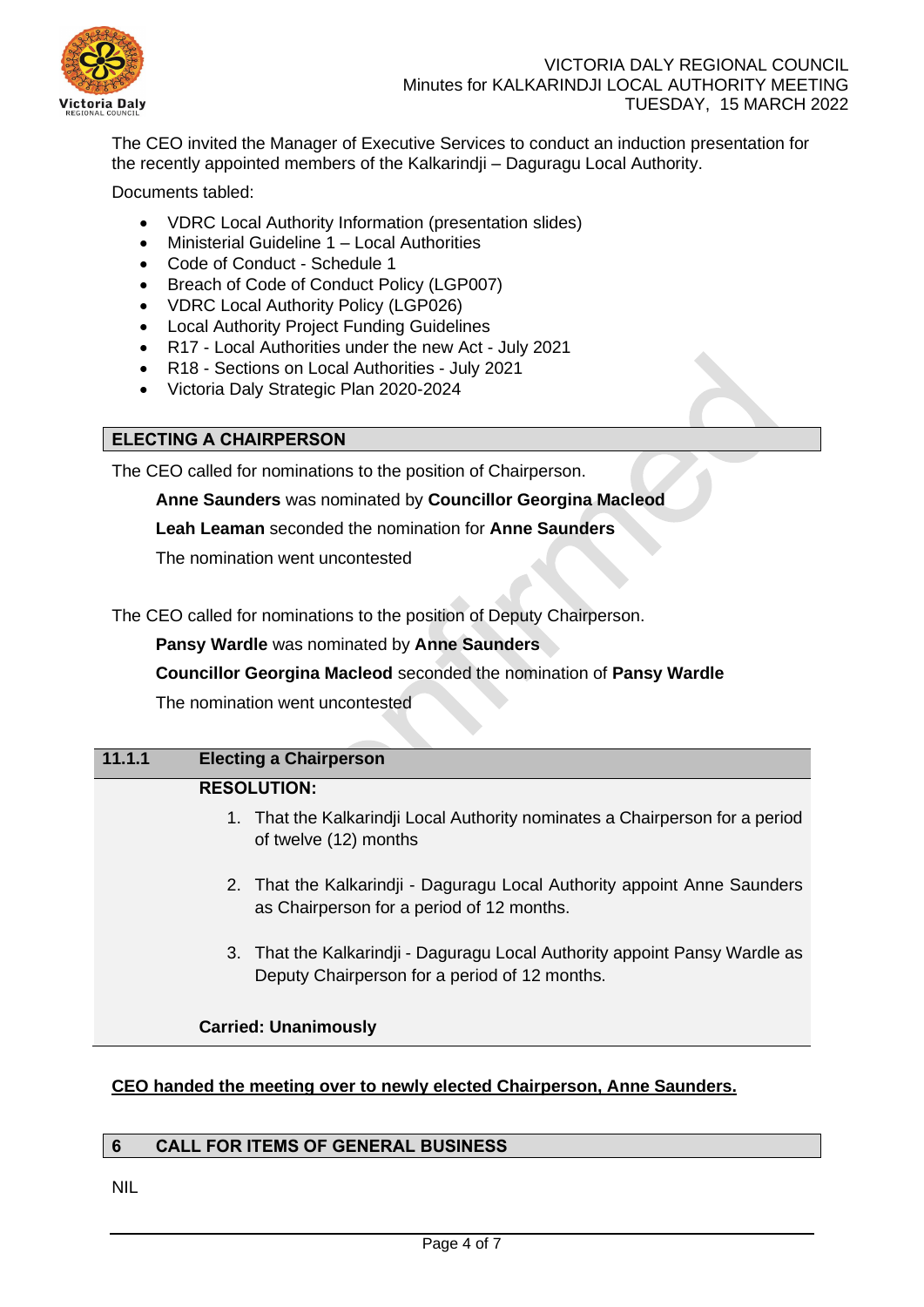

# **7 INVITATION FOR DEPUTATIONS TO PRESENT/SPEAK**

NIL

### **8 CONFIRMATION OF PREVIOUS MINUTES**

#### **Minutes of the Kalkarindji Local Authority Meeting held on 9 November 2021**

### **RESOLUTION:**

**That** the minutes be taken as read and be accepted as a true record of the Meeting. Moved: Georgina Macleod Seconded: Leah Leaman Carried: Unanimously

# **9 INCOMING AND OUTGOING CORRESPONDENCE**

### **10.1) Liveability Survey**

**Motion:**That the Kalkarindji-Daguragu Local Authority accept the correspondence Moved: Cr. Georgina Macleod Seconded:

Guest from the department of the Chief Minister and Cabinet, Mr. Hoffman, spoke to the local authority regarding the tabled email. Mr. Hoffman explained that the survey is a good catalyst for gauging how the community members in the region are feeling.

#### **10 BUSINESS ARISING FORM PREVIOUS MINUTES**

NIL

#### **11 REPORTS**

#### **11.1.2 Local Authority Resources**

**MOTION:**

That the Kalkarindji - Daguragu Local Authority receive and note this report. Moved: Cr. Georgina Macleod Seconded:

# **11.2.1 Kalkarindji - Daguragu Local Authority Financial Report**

# **MOTION:**

That the Kalkarindji – Daguragu Local Authority receive and note this report. Moved: Cr. Georgina Macleod Seconded: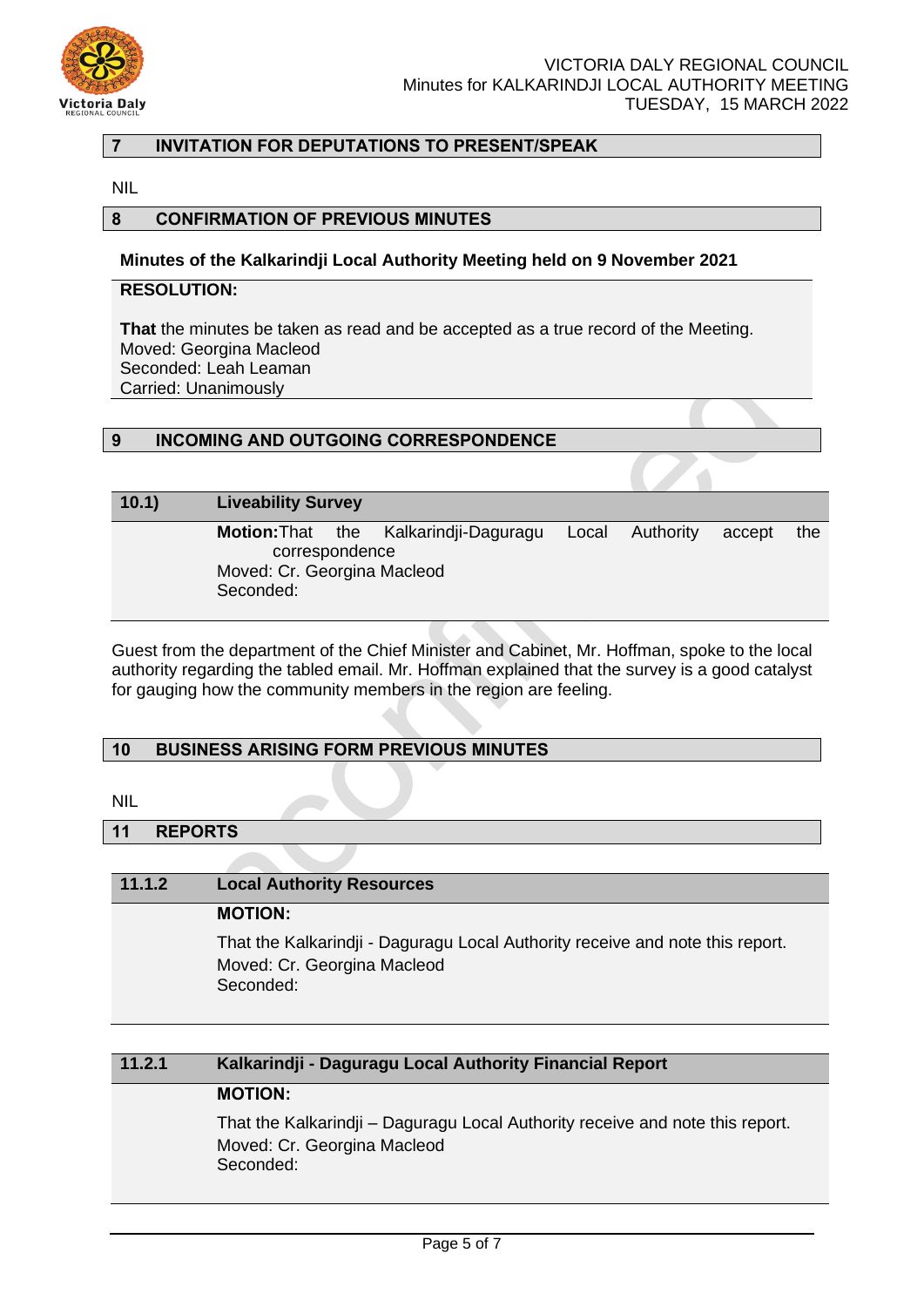

The Director of Operations presented the finance report to the Local Authority.

• Discussions ensued regarding the commitment of funds to vet services.

**Pansy Wardle left the meeting, the time being 1:30pm. Anne Saunders left the meeting, the time being 1:39pm Anne Saunders returned to the meeting, the time being 1:40pm Leah Leaman left the meeting, the time being 1:40pm Leah Leaman returned to the meeting, the time being 1:41pm** 

**11.2.1 Rates and Waste Revenue MOTION:** That the Kalkarindji – Daguragu Local Authority: A. Receive and note the Rates and Waste Revenue Charges report. Moved: Cr. Georgina Macleod Seconded:

| 11.3.1 | Kalkarindji Community Report                                                                                                                                                |
|--------|-----------------------------------------------------------------------------------------------------------------------------------------------------------------------------|
|        | <b>MOTION:</b> That the Kalkarindji – Daguragu Local Authority:<br>Receive and note the Rates and Waste Revenue Charges report.<br>Moved: Cr. Georgina Macleod<br>Seconded: |

# **12 QUESTIONS FROM THE PUBLIC**

NIL

### **13 GENERAL BUSINESS**

Cr. Georgina Macleod moved the receipt of all reports.

#### Waste Management

The Chairperson asked VDRC staff members present for an update on the waste management projects. The CEO and the Director of Operations discussed the hub and spoke model.

Discussion also took place regarding engaging and incentivising kids.

#### **14 CLOSED SESSION**

NIL